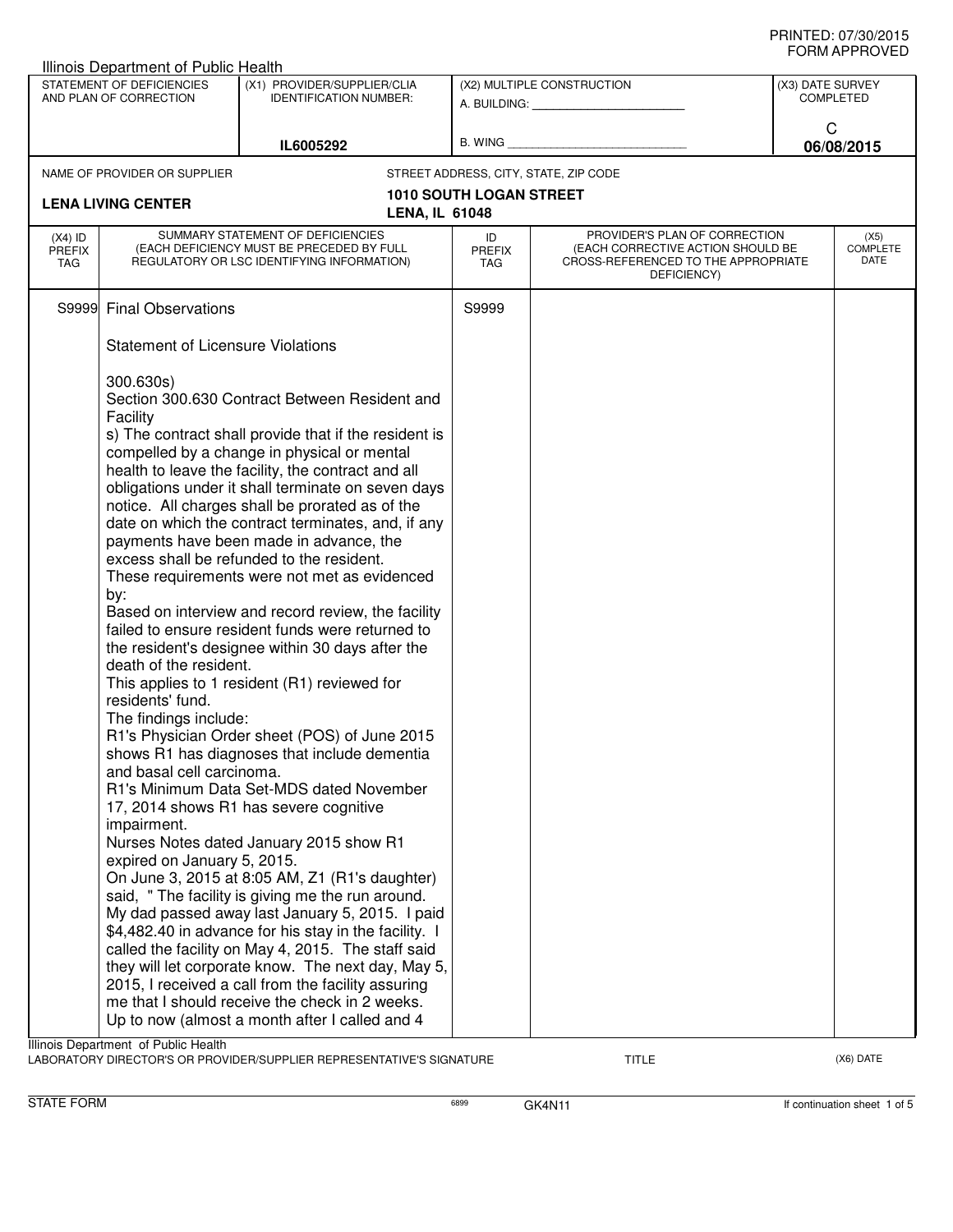## PRINTED: 07/30/2015 FORM APPROVED

|                                                     | Illinois Department of Public Health                                                                                                                                                                                                                                                                                                                                                                                                                                                                                                                                                                                                                                                                                                                                                                                                                                                                                                                                                                                                                                                                                                                                                                                                                                                                                                                                                                                                                                                                                                                                                                                                                                                                                                                                                                                                                                                                                                                                                                                                                                                                                                                                                 |                                                              |                                               |                                                                                                                          |                                      |                                 |
|-----------------------------------------------------|--------------------------------------------------------------------------------------------------------------------------------------------------------------------------------------------------------------------------------------------------------------------------------------------------------------------------------------------------------------------------------------------------------------------------------------------------------------------------------------------------------------------------------------------------------------------------------------------------------------------------------------------------------------------------------------------------------------------------------------------------------------------------------------------------------------------------------------------------------------------------------------------------------------------------------------------------------------------------------------------------------------------------------------------------------------------------------------------------------------------------------------------------------------------------------------------------------------------------------------------------------------------------------------------------------------------------------------------------------------------------------------------------------------------------------------------------------------------------------------------------------------------------------------------------------------------------------------------------------------------------------------------------------------------------------------------------------------------------------------------------------------------------------------------------------------------------------------------------------------------------------------------------------------------------------------------------------------------------------------------------------------------------------------------------------------------------------------------------------------------------------------------------------------------------------------|--------------------------------------------------------------|-----------------------------------------------|--------------------------------------------------------------------------------------------------------------------------|--------------------------------------|---------------------------------|
| STATEMENT OF DEFICIENCIES<br>AND PLAN OF CORRECTION |                                                                                                                                                                                                                                                                                                                                                                                                                                                                                                                                                                                                                                                                                                                                                                                                                                                                                                                                                                                                                                                                                                                                                                                                                                                                                                                                                                                                                                                                                                                                                                                                                                                                                                                                                                                                                                                                                                                                                                                                                                                                                                                                                                                      | (X1) PROVIDER/SUPPLIER/CLIA<br><b>IDENTIFICATION NUMBER:</b> | (X2) MULTIPLE CONSTRUCTION<br>A. BUILDING: A. |                                                                                                                          | (X3) DATE SURVEY<br><b>COMPLETED</b> |                                 |
|                                                     |                                                                                                                                                                                                                                                                                                                                                                                                                                                                                                                                                                                                                                                                                                                                                                                                                                                                                                                                                                                                                                                                                                                                                                                                                                                                                                                                                                                                                                                                                                                                                                                                                                                                                                                                                                                                                                                                                                                                                                                                                                                                                                                                                                                      | IL6005292                                                    | B. WING                                       |                                                                                                                          | C                                    | 06/08/2015                      |
|                                                     | NAME OF PROVIDER OR SUPPLIER                                                                                                                                                                                                                                                                                                                                                                                                                                                                                                                                                                                                                                                                                                                                                                                                                                                                                                                                                                                                                                                                                                                                                                                                                                                                                                                                                                                                                                                                                                                                                                                                                                                                                                                                                                                                                                                                                                                                                                                                                                                                                                                                                         |                                                              |                                               | STREET ADDRESS, CITY, STATE, ZIP CODE                                                                                    |                                      |                                 |
|                                                     | <b>LENA LIVING CENTER</b>                                                                                                                                                                                                                                                                                                                                                                                                                                                                                                                                                                                                                                                                                                                                                                                                                                                                                                                                                                                                                                                                                                                                                                                                                                                                                                                                                                                                                                                                                                                                                                                                                                                                                                                                                                                                                                                                                                                                                                                                                                                                                                                                                            |                                                              | <b>1010 SOUTH LOGAN STREET</b>                |                                                                                                                          |                                      |                                 |
| $(X4)$ ID<br><b>PREFIX</b><br>TAG                   |                                                                                                                                                                                                                                                                                                                                                                                                                                                                                                                                                                                                                                                                                                                                                                                                                                                                                                                                                                                                                                                                                                                                                                                                                                                                                                                                                                                                                                                                                                                                                                                                                                                                                                                                                                                                                                                                                                                                                                                                                                                                                                                                                                                      |                                                              | ID<br><b>PREFIX</b><br>TAG                    | PROVIDER'S PLAN OF CORRECTION<br>(EACH CORRECTIVE ACTION SHOULD BE<br>CROSS-REFERENCED TO THE APPROPRIATE<br>DEFICIENCY) |                                      | (X5)<br><b>COMPLETE</b><br>DATE |
| S9999                                               |                                                                                                                                                                                                                                                                                                                                                                                                                                                                                                                                                                                                                                                                                                                                                                                                                                                                                                                                                                                                                                                                                                                                                                                                                                                                                                                                                                                                                                                                                                                                                                                                                                                                                                                                                                                                                                                                                                                                                                                                                                                                                                                                                                                      |                                                              | S9999                                         |                                                                                                                          |                                      |                                 |
| Illinois Department of Public Health                | <b>LENA, IL 61048</b><br>SUMMARY STATEMENT OF DEFICIENCIES<br>(EACH DEFICIENCY MUST BE PRECEDED BY FULL<br>REGULATORY OR LSC IDENTIFYING INFORMATION)<br>Continued From page 1<br>months after my dad died) I have not gotten the<br>refund. I called the facility yesterday, June 3,<br>2015, and asked for the corporate phone<br>number. The lady I spoke to said, she cannot<br>give me the corporate phone number. I was able<br>to find the corporate office phone number and the<br>guy in the corporate office said they did not even<br>know my dad passed away. "<br>On June 3, 2015 at 10:50 AM, E3 (Business<br>Office Manager) stated, "When a resident<br>expires, a notification is sent to corporate.<br>Corporate then will check if there are any other<br>charges the resident might have. If all is clear,<br>then a check is mailed to the family. With<br>regards to R1, he passed away last January, I<br>have to look into it, I was off yesterday."<br>On June 3, 2015 at 11:00 AM, E1 (Administrator)<br>said there are no guarantees when a refund is<br>sent to the family after a resident passes away,<br>possibly 3 months. There is some accounting to<br>be done like insurance premium, therapy billing<br>and ancillary stuff to be cleared before the money<br>goes back to the family.<br>On June 3, 2015 at 1:00 PM, E4 (Corporate Chief<br>Financial Officer) said, "I know about R1. The<br>facility dropped the ball. Corporate was not<br>informed of R1's passing until May 5, 2015. It fell<br>through the cracks, it happens." E3 said I expect<br>the facility to inform corporate a week or two after<br>a resident expires so we can facilitate things<br>sooner. At times it takes 45 to 60 days minimum<br>turn around before a refund is issued.<br>A facility document entitled Statement dated<br>February 1, 2015 shows R1 had \$4,482.40 on his<br>account. Room and Board charged were<br>deducted (\$140.00). An amount of \$3,919.20<br>remained in R1's account.<br>A facility document entitled Refund Authorization<br>Form dated May 4, 2015 (approximately almost 4<br>month after R1 expired) shows a request refund |                                                              |                                               |                                                                                                                          |                                      |                                 |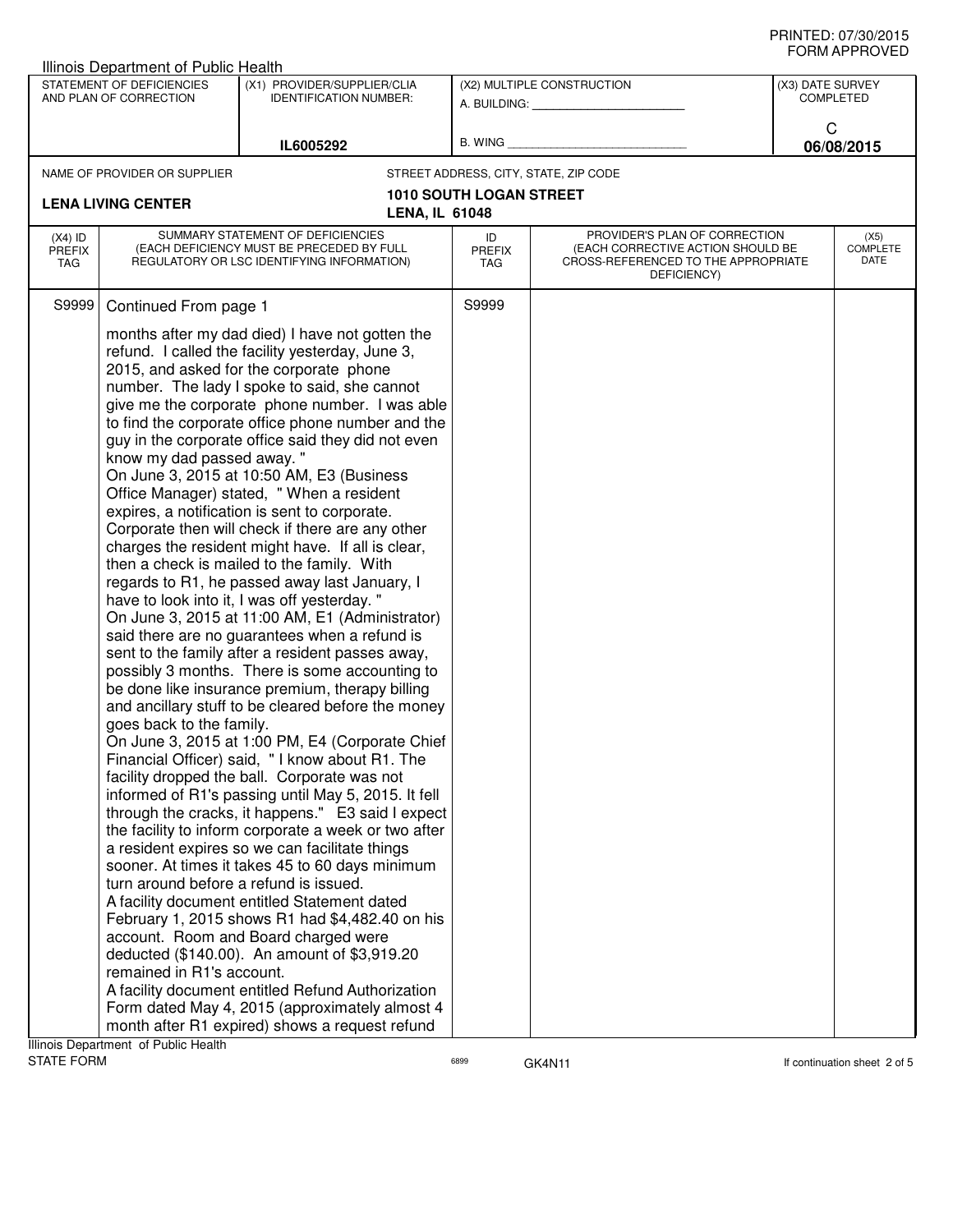| <b>Illinois Department of Public Health</b>                                                                                      |                                                                                                                                                                                                                                                                                                                                                                                                                                                                                                                                                                                                               |                                                                                                                                                                                                                                                                                                                                                         |                                                         |                                                                                                                          |                               |                          |  |
|----------------------------------------------------------------------------------------------------------------------------------|---------------------------------------------------------------------------------------------------------------------------------------------------------------------------------------------------------------------------------------------------------------------------------------------------------------------------------------------------------------------------------------------------------------------------------------------------------------------------------------------------------------------------------------------------------------------------------------------------------------|---------------------------------------------------------------------------------------------------------------------------------------------------------------------------------------------------------------------------------------------------------------------------------------------------------------------------------------------------------|---------------------------------------------------------|--------------------------------------------------------------------------------------------------------------------------|-------------------------------|--------------------------|--|
| STATEMENT OF DEFICIENCIES<br>(X1) PROVIDER/SUPPLIER/CLIA<br><b>IDENTIFICATION NUMBER:</b><br>AND PLAN OF CORRECTION<br>IL6005292 |                                                                                                                                                                                                                                                                                                                                                                                                                                                                                                                                                                                                               |                                                                                                                                                                                                                                                                                                                                                         | (X2) MULTIPLE CONSTRUCTION<br>A. BUILDING: A. BUILDING: |                                                                                                                          | (X3) DATE SURVEY<br>COMPLETED |                          |  |
|                                                                                                                                  |                                                                                                                                                                                                                                                                                                                                                                                                                                                                                                                                                                                                               | B. WING <b>Example 2008</b>                                                                                                                                                                                                                                                                                                                             |                                                         | C<br>06/08/2015                                                                                                          |                               |                          |  |
|                                                                                                                                  | NAME OF PROVIDER OR SUPPLIER                                                                                                                                                                                                                                                                                                                                                                                                                                                                                                                                                                                  |                                                                                                                                                                                                                                                                                                                                                         |                                                         | STREET ADDRESS, CITY, STATE, ZIP CODE                                                                                    |                               |                          |  |
|                                                                                                                                  | <b>LENA LIVING CENTER</b>                                                                                                                                                                                                                                                                                                                                                                                                                                                                                                                                                                                     | <b>LENA, IL 61048</b>                                                                                                                                                                                                                                                                                                                                   | 1010 SOUTH LOGAN STREET                                 |                                                                                                                          |                               |                          |  |
| $(X4)$ ID<br>PREFIX<br>TAG                                                                                                       |                                                                                                                                                                                                                                                                                                                                                                                                                                                                                                                                                                                                               | SUMMARY STATEMENT OF DEFICIENCIES<br>(EACH DEFICIENCY MUST BE PRECEDED BY FULL<br>REGULATORY OR LSC IDENTIFYING INFORMATION)                                                                                                                                                                                                                            | ID<br><b>PREFIX</b><br>TAG                              | PROVIDER'S PLAN OF CORRECTION<br>(EACH CORRECTIVE ACTION SHOULD BE<br>CROSS-REFERENCED TO THE APPROPRIATE<br>DEFICIENCY) |                               | (X5)<br>COMPLETE<br>DATE |  |
| S9999                                                                                                                            | Continued From page 2                                                                                                                                                                                                                                                                                                                                                                                                                                                                                                                                                                                         |                                                                                                                                                                                                                                                                                                                                                         | S9999                                                   |                                                                                                                          |                               |                          |  |
|                                                                                                                                  | in the amount of \$3,919.20.<br>daughter.                                                                                                                                                                                                                                                                                                                                                                                                                                                                                                                                                                     | At 2:00 PM, E3 showed the surveyor a copy of a<br>check dated June 3, 2015 (almost 5 months after<br>R1 expired) that was not yet issued to R1's                                                                                                                                                                                                        |                                                         |                                                                                                                          |                               |                          |  |
|                                                                                                                                  |                                                                                                                                                                                                                                                                                                                                                                                                                                                                                                                                                                                                               | (AW)                                                                                                                                                                                                                                                                                                                                                    |                                                         |                                                                                                                          |                               |                          |  |
|                                                                                                                                  | 300.1210b)<br>300.1210d)6)                                                                                                                                                                                                                                                                                                                                                                                                                                                                                                                                                                                    |                                                                                                                                                                                                                                                                                                                                                         |                                                         |                                                                                                                          |                               |                          |  |
|                                                                                                                                  | Section 300.1210 General Requirements for<br>Nursing and Personal Care<br>The facility shall provide the necessary<br>b)<br>care and services to attain or maintain the highest<br>practicable physical, mental, and psychological<br>well-being of the resident, in accordance with<br>each resident's comprehensive resident care<br>plan. Adequate and properly supervised nursing<br>care and personal care shall be provided to each<br>resident to meet the total nursing and personal<br>care needs of the resident. Restorative<br>measures shall include, at a minimum, the<br>following procedures: |                                                                                                                                                                                                                                                                                                                                                         |                                                         |                                                                                                                          |                               |                          |  |
|                                                                                                                                  | d)<br>seven-day-a-week basis:                                                                                                                                                                                                                                                                                                                                                                                                                                                                                                                                                                                 | Pursuant to subsection (a), general<br>nursing care shall include, at a minimum, the<br>following and shall be practiced on a 24-hour,                                                                                                                                                                                                                  |                                                         |                                                                                                                          |                               |                          |  |
|                                                                                                                                  | and assistance to prevent accidents.<br>by:                                                                                                                                                                                                                                                                                                                                                                                                                                                                                                                                                                   | 6) All necessary precautions shall be taken to<br>assure that the residents' environment remains<br>as free of accident hazards as possible. All<br>nursing personnel shall evaluate residents to see<br>that each resident receives adequate supervision<br>These requirements were not met as evidenced<br>Based on observation, interview and record |                                                         |                                                                                                                          |                               |                          |  |
|                                                                                                                                  | Illinois Department of Public Health                                                                                                                                                                                                                                                                                                                                                                                                                                                                                                                                                                          | review the facility failed to ensure a confused                                                                                                                                                                                                                                                                                                         |                                                         |                                                                                                                          |                               |                          |  |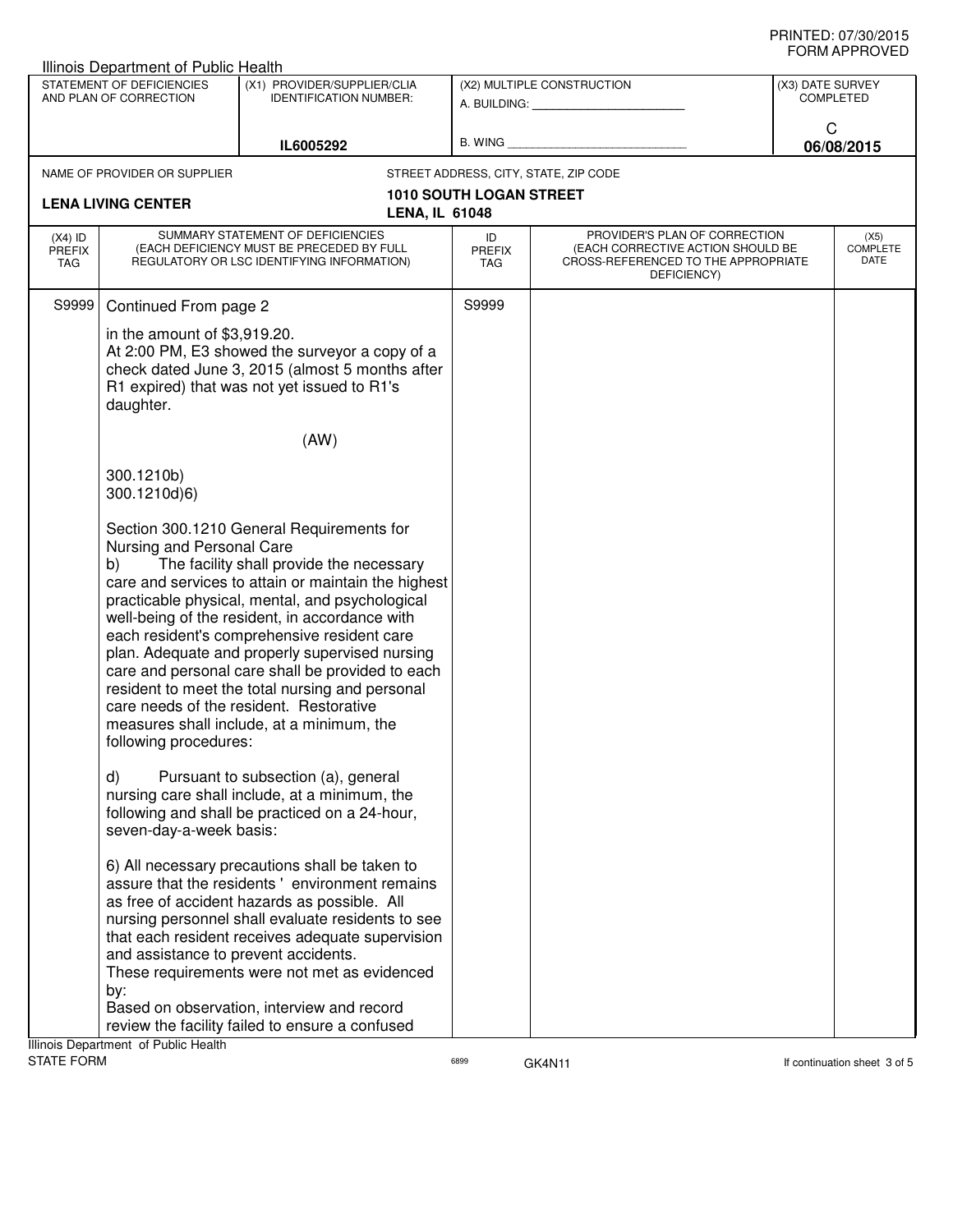| Illinois Department of Public Health                                                                                             |                                                                                                                                                                                                                                                                                                                                                                                                                                                                                                                                                                                                                                                                                                                                                                                                                                                                                                                                                                                                                                                                                                                                                                                                                                                                                                                                                                                                                                                                                                                                                                                                                                                                                                                                                                                                                                                                                                                                                            |                            |                                                                                                                                                        |                                       |  |                                 |  |
|----------------------------------------------------------------------------------------------------------------------------------|------------------------------------------------------------------------------------------------------------------------------------------------------------------------------------------------------------------------------------------------------------------------------------------------------------------------------------------------------------------------------------------------------------------------------------------------------------------------------------------------------------------------------------------------------------------------------------------------------------------------------------------------------------------------------------------------------------------------------------------------------------------------------------------------------------------------------------------------------------------------------------------------------------------------------------------------------------------------------------------------------------------------------------------------------------------------------------------------------------------------------------------------------------------------------------------------------------------------------------------------------------------------------------------------------------------------------------------------------------------------------------------------------------------------------------------------------------------------------------------------------------------------------------------------------------------------------------------------------------------------------------------------------------------------------------------------------------------------------------------------------------------------------------------------------------------------------------------------------------------------------------------------------------------------------------------------------------|----------------------------|--------------------------------------------------------------------------------------------------------------------------------------------------------|---------------------------------------|--|---------------------------------|--|
| STATEMENT OF DEFICIENCIES<br>(X1) PROVIDER/SUPPLIER/CLIA<br>AND PLAN OF CORRECTION<br><b>IDENTIFICATION NUMBER:</b><br>IL6005292 |                                                                                                                                                                                                                                                                                                                                                                                                                                                                                                                                                                                                                                                                                                                                                                                                                                                                                                                                                                                                                                                                                                                                                                                                                                                                                                                                                                                                                                                                                                                                                                                                                                                                                                                                                                                                                                                                                                                                                            | (X2) MULTIPLE CONSTRUCTION |                                                                                                                                                        | (X3) DATE SURVEY<br><b>COMPLETED</b>  |  |                                 |  |
|                                                                                                                                  |                                                                                                                                                                                                                                                                                                                                                                                                                                                                                                                                                                                                                                                                                                                                                                                                                                                                                                                                                                                                                                                                                                                                                                                                                                                                                                                                                                                                                                                                                                                                                                                                                                                                                                                                                                                                                                                                                                                                                            |                            | A. BUILDING: A. BUILDING:                                                                                                                              |                                       |  |                                 |  |
|                                                                                                                                  |                                                                                                                                                                                                                                                                                                                                                                                                                                                                                                                                                                                                                                                                                                                                                                                                                                                                                                                                                                                                                                                                                                                                                                                                                                                                                                                                                                                                                                                                                                                                                                                                                                                                                                                                                                                                                                                                                                                                                            | B. WING                    |                                                                                                                                                        | C<br>06/08/2015                       |  |                                 |  |
|                                                                                                                                  | NAME OF PROVIDER OR SUPPLIER                                                                                                                                                                                                                                                                                                                                                                                                                                                                                                                                                                                                                                                                                                                                                                                                                                                                                                                                                                                                                                                                                                                                                                                                                                                                                                                                                                                                                                                                                                                                                                                                                                                                                                                                                                                                                                                                                                                               |                            |                                                                                                                                                        | STREET ADDRESS, CITY, STATE, ZIP CODE |  |                                 |  |
|                                                                                                                                  |                                                                                                                                                                                                                                                                                                                                                                                                                                                                                                                                                                                                                                                                                                                                                                                                                                                                                                                                                                                                                                                                                                                                                                                                                                                                                                                                                                                                                                                                                                                                                                                                                                                                                                                                                                                                                                                                                                                                                            |                            | <b>1010 SOUTH LOGAN STREET</b>                                                                                                                         |                                       |  |                                 |  |
|                                                                                                                                  |                                                                                                                                                                                                                                                                                                                                                                                                                                                                                                                                                                                                                                                                                                                                                                                                                                                                                                                                                                                                                                                                                                                                                                                                                                                                                                                                                                                                                                                                                                                                                                                                                                                                                                                                                                                                                                                                                                                                                            |                            |                                                                                                                                                        |                                       |  |                                 |  |
| $(X4)$ ID<br><b>PREFIX</b><br><b>TAG</b>                                                                                         | SUMMARY STATEMENT OF DEFICIENCIES<br>(EACH DEFICIENCY MUST BE PRECEDED BY FULL<br>REGULATORY OR LSC IDENTIFYING INFORMATION)                                                                                                                                                                                                                                                                                                                                                                                                                                                                                                                                                                                                                                                                                                                                                                                                                                                                                                                                                                                                                                                                                                                                                                                                                                                                                                                                                                                                                                                                                                                                                                                                                                                                                                                                                                                                                               |                            | PROVIDER'S PLAN OF CORRECTION<br>ID<br>(EACH CORRECTIVE ACTION SHOULD BE<br><b>PREFIX</b><br>CROSS-REFERENCED TO THE APPROPRIATE<br>TAG<br>DEFICIENCY) |                                       |  | (X5)<br><b>COMPLETE</b><br>DATE |  |
| S9999                                                                                                                            |                                                                                                                                                                                                                                                                                                                                                                                                                                                                                                                                                                                                                                                                                                                                                                                                                                                                                                                                                                                                                                                                                                                                                                                                                                                                                                                                                                                                                                                                                                                                                                                                                                                                                                                                                                                                                                                                                                                                                            |                            | S9999                                                                                                                                                  |                                       |  |                                 |  |
|                                                                                                                                  | <b>LENA LIVING CENTER</b><br><b>LENA, IL 61048</b><br>Continued From page 3<br>resident who wanders, did not come in contact<br>with hazardous materials.<br>This applies to 1 resident (R1) reviewed for<br>supervision.<br>The findings include:<br>R1's Minimum Data Set-MDS dated November<br>17, 2014 shows R1 has severe cognitive<br>impairment. R1 uses a wheelchair for mobility.<br>On June 3, 2015, Z1 (R1's daughter) said, R1<br>picked up a "rat poison" (mouse bait device).<br>He inserted his finger inside the mouse trap and<br>licked his finger. I went to the facility and asked<br>the staff. They don't seem to know what<br>happened.<br>R1's POS (Physician Order sheet) of June 2015<br>shows R1 has diagnoses that include Dementia<br>and Basal Cell Carcinoma. R1 expired on<br>January 5, 2015.<br>Nurse's notes dated November 15, 2015 at 1 PM,<br>documents: Resident was at the end of D hall.<br>(R1 lived in B wing opposite hall of D wing) and<br>found a pest trap with poison in it. R1 handled the<br>trap then put his finger in his mouth. Certified<br>Nursing Assistant-CNA saw resident doing this<br>and took the trap away from the resident. Called<br>Dr Rose on call. Advised me to call Pest Control.<br>Called Pest Control stated acts like anticoagulant<br>and just watch for signs of bleeding and bruising.<br>Family aware.<br>On June 3, 2015 at 4:00 PM, E5 LPN (Licensed<br>Practical Nurse) said, I was told that R1 picked up<br>the bait at the end of the D hall. The bait was on<br>the floor. I don't know why those were placed on<br>the floor. R1 inserted his fingers then licked his<br>finger. I called the doctor and the pest control and<br>the family. I monitored him for bleeding. R1 had<br>no bleeding that night.<br>A nurses note dated December 6, 2015 at 3:00<br>AM, " Resident has loose bloody stools noted<br>(Approximately 3 weeks after the<br>this shift. " |                            |                                                                                                                                                        |                                       |  |                                 |  |